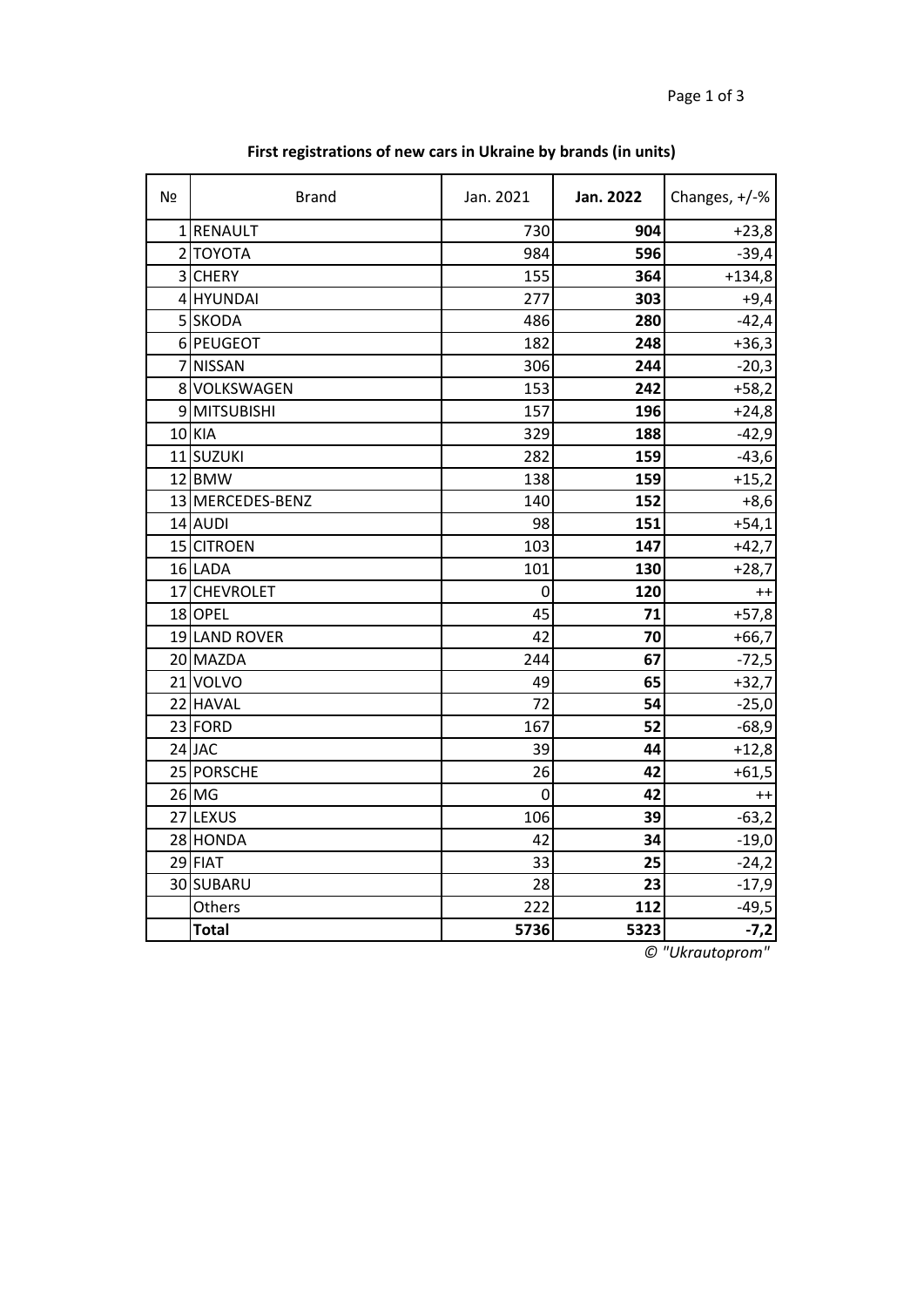| Nº             | <b>Brand</b>    | Jan. 2021 | Jan. 2022 | Changes, +/-% |
|----------------|-----------------|-----------|-----------|---------------|
| $\mathbf{1}$   | <b>CITROEN</b>  | 75        | 188       | $+150,7$      |
| $\overline{2}$ | <b>RENAULT</b>  | 202       | 111       | $-45,0$       |
|                | 3 FIAT          | 90        | 81        | $-10,0$       |
|                | 4 MAZ           | 89        | 77        | $-13,5$       |
|                | 5 FORD          | 84        | 61        | $-27,4$       |
|                | 6 MERCEDES-BENZ | 32        | 58        | $+81,3$       |
|                | 7 PEUGEOT       | 97        | 49        | $-49,5$       |
|                | 8 MAN           | 7         | 48        | $+585,7$      |
|                | 9 HYUNDAI       | 5         | 39        | $+680,0$      |
|                | 10 IVECO        | 15        | 33        | $+120,0$      |
|                | $11$ GAZ        | 25        | 29        | $+16,0$       |
|                | 12 OPEL         | 20        | 27        | $+35,0$       |
|                | 13 TOYOTA       | 0         | 26        | $++$          |
|                | 14 VOLKSWAGEN   | 30        | 20        | $-33,3$       |
|                | 15 ISUZU        | 6         | 19        | $+216,7$      |
|                | 16 HOWO         | 40        | 18        | $-55,0$       |
|                | 17 DAYUN        | 1         | 15        |               |
|                | 18 HDC          | 15        | 14        | $-6,7$        |
|                | 19 SCANIA       | 7         | 8         | $+14,3$       |
|                | 20 KAMAZ        | 7         | 6         | $-14,3$       |
|                | Others          | 54        | 29        | $-46,3$       |
|                | <b>Total</b>    | 901       | 956       | $+6,1$        |

## **First registrations of new CV in Ukraine by brands (in units)**

*© "Ukrautoprom"*